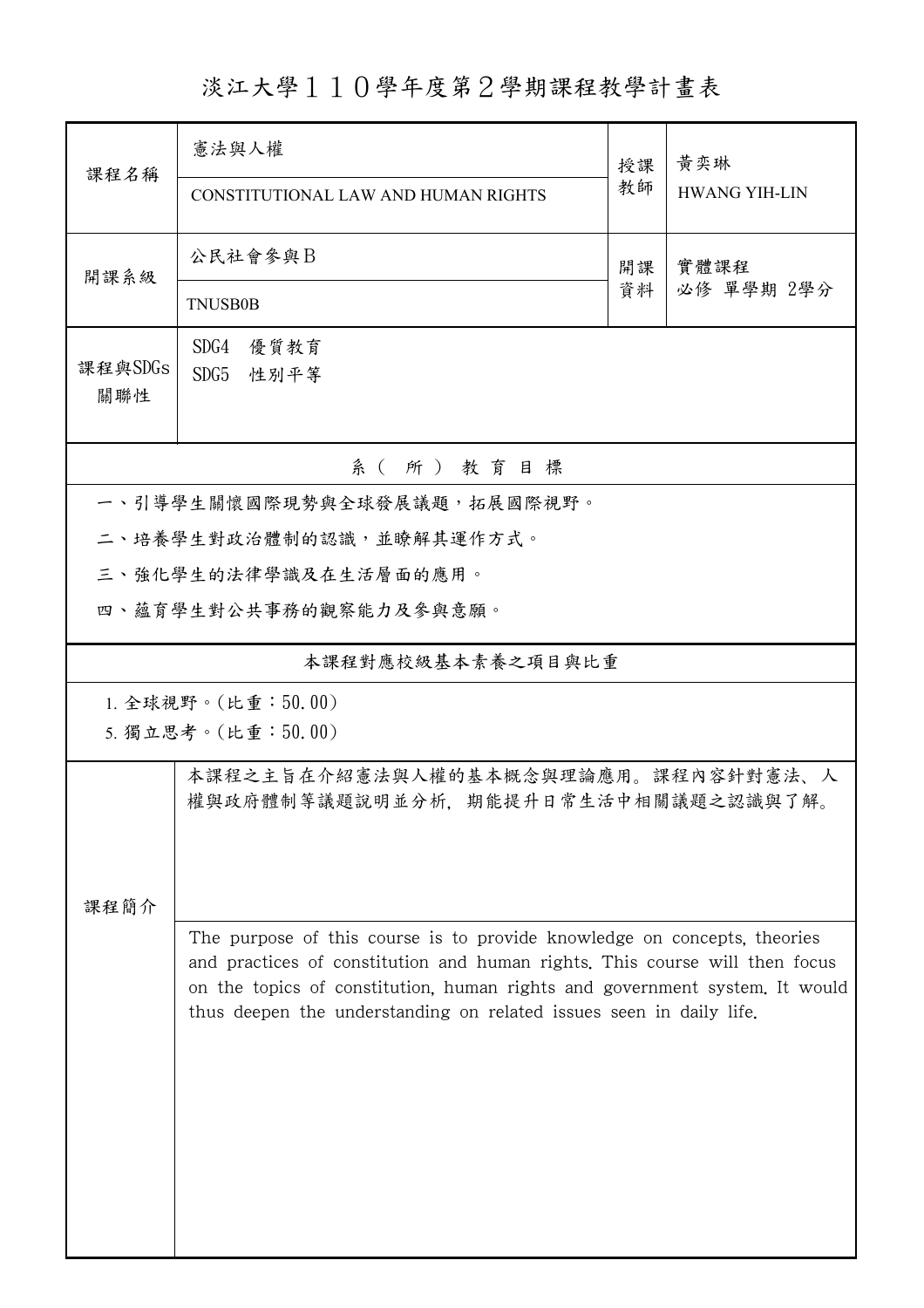## 本課程教學目標與認知、情意、技能目標之對應

將課程教學目標分別對應「認知(Cognitive)」、「情意(Affective)」與「技能(Psychomotor)」 的各目標類型。

一、認知(Cognitive):著重在該科目的事實、概念、程序、後設認知等各類知識之學習。

二、情意(Affective):著重在該科目的興趣、倫理、態度、信念、價值觀等之學習。

三、技能(Psychomotor):著重在該科目的肢體動作或技術操作之學習。

| 序<br>教學目標(中文)<br>號                                                                                                                                |                      |            | 教學目標(英文)                                                                                                                                                                                                                                                                                                                                                                                  |                                                                           |  |  |
|---------------------------------------------------------------------------------------------------------------------------------------------------|----------------------|------------|-------------------------------------------------------------------------------------------------------------------------------------------------------------------------------------------------------------------------------------------------------------------------------------------------------------------------------------------------------------------------------------------|---------------------------------------------------------------------------|--|--|
| 本學門結合憲法、政治等學科設計<br>課程,期能引導學生將社會科學的<br>基礎概念應用於生活中以增進學生<br>自我瞭解以及人際溝通能力。除此 <br>之外,亦希望透過課程的設計,提<br>高學生洞察社會問題和分析社會現 <br>象的能力,進而能夠關懷社會與承 <br>擔個人的社會責任。 |                      |            | This course has strong desire to increase students'<br>self-understanding and their ability in inter-<br>personal communication. In addition to this<br>expectation, this course is designed to elevate<br>students' ability on analyzing social phenomenon.<br>Thus, students will learn how to concern their<br>society and make themselves accountable on the<br>field of social duty. |                                                                           |  |  |
| 教學目標之目標類型、核心能力、基本素養教學方法與評量方式                                                                                                                      |                      |            |                                                                                                                                                                                                                                                                                                                                                                                           |                                                                           |  |  |
| 目標類型                                                                                                                                              | 核心能力                 | 校級<br>基本素養 | 教學方法                                                                                                                                                                                                                                                                                                                                                                                      | 評量方式                                                                      |  |  |
| 認知                                                                                                                                                |                      | 15         | 講述、討論                                                                                                                                                                                                                                                                                                                                                                                     | 測驗、討論(含課<br>堂、線上)、報告(含口<br>頭、書面)                                          |  |  |
| 授課進度表                                                                                                                                             |                      |            |                                                                                                                                                                                                                                                                                                                                                                                           |                                                                           |  |  |
| 日期起訖                                                                                                                                              | 內 容 (Subject/Topics) |            |                                                                                                                                                                                                                                                                                                                                                                                           | 備註                                                                        |  |  |
| $111/02/21$ ~<br>111/02/25                                                                                                                        | 人權體系之憲法意義 (一)        |            |                                                                                                                                                                                                                                                                                                                                                                                           |                                                                           |  |  |
| $111/02/28$ ~<br>111/03/04                                                                                                                        | 人權體系之憲法意義 (二)        |            |                                                                                                                                                                                                                                                                                                                                                                                           |                                                                           |  |  |
| $111/03/07$ ~<br>111/03/11                                                                                                                        |                      |            |                                                                                                                                                                                                                                                                                                                                                                                           |                                                                           |  |  |
| $111/03/14$ ~<br>111/03/18                                                                                                                        |                      |            |                                                                                                                                                                                                                                                                                                                                                                                           |                                                                           |  |  |
| $111/03/21$ ~<br>111/03/25                                                                                                                        |                      |            |                                                                                                                                                                                                                                                                                                                                                                                           |                                                                           |  |  |
| $111/03/28$ ~<br>111/04/01                                                                                                                        | 自由權總論 (四) 經濟自由       |            |                                                                                                                                                                                                                                                                                                                                                                                           |                                                                           |  |  |
| $111/04/04$ ~<br>111/04/08                                                                                                                        |                      |            |                                                                                                                                                                                                                                                                                                                                                                                           |                                                                           |  |  |
| $111/04/11$ ~<br>111/04/15                                                                                                                        |                      |            |                                                                                                                                                                                                                                                                                                                                                                                           |                                                                           |  |  |
| $111/04/18$ ~<br>111/04/22                                                                                                                        |                      |            |                                                                                                                                                                                                                                                                                                                                                                                           |                                                                           |  |  |
| $111/04/25$ ~<br>111/04/29                                                                                                                        | 期中考試週                |            |                                                                                                                                                                                                                                                                                                                                                                                           |                                                                           |  |  |
| $111/05/02$ ~<br>111/05/06                                                                                                                        |                      |            |                                                                                                                                                                                                                                                                                                                                                                                           |                                                                           |  |  |
|                                                                                                                                                   |                      |            | 院、系 $(\text{m})$<br>社會權總論 (一) 教育權<br>社會權總論 (二) 環境權<br>性別平權議題 (一)                                                                                                                                                                                                                                                                                                                          | 自由權總論(一)人身自由<br>自由權總論 (二) 内在精神自由<br>自由權總論 (三) 外在表意自由<br>人權實例探討--弱勢族群與外勞議題 |  |  |